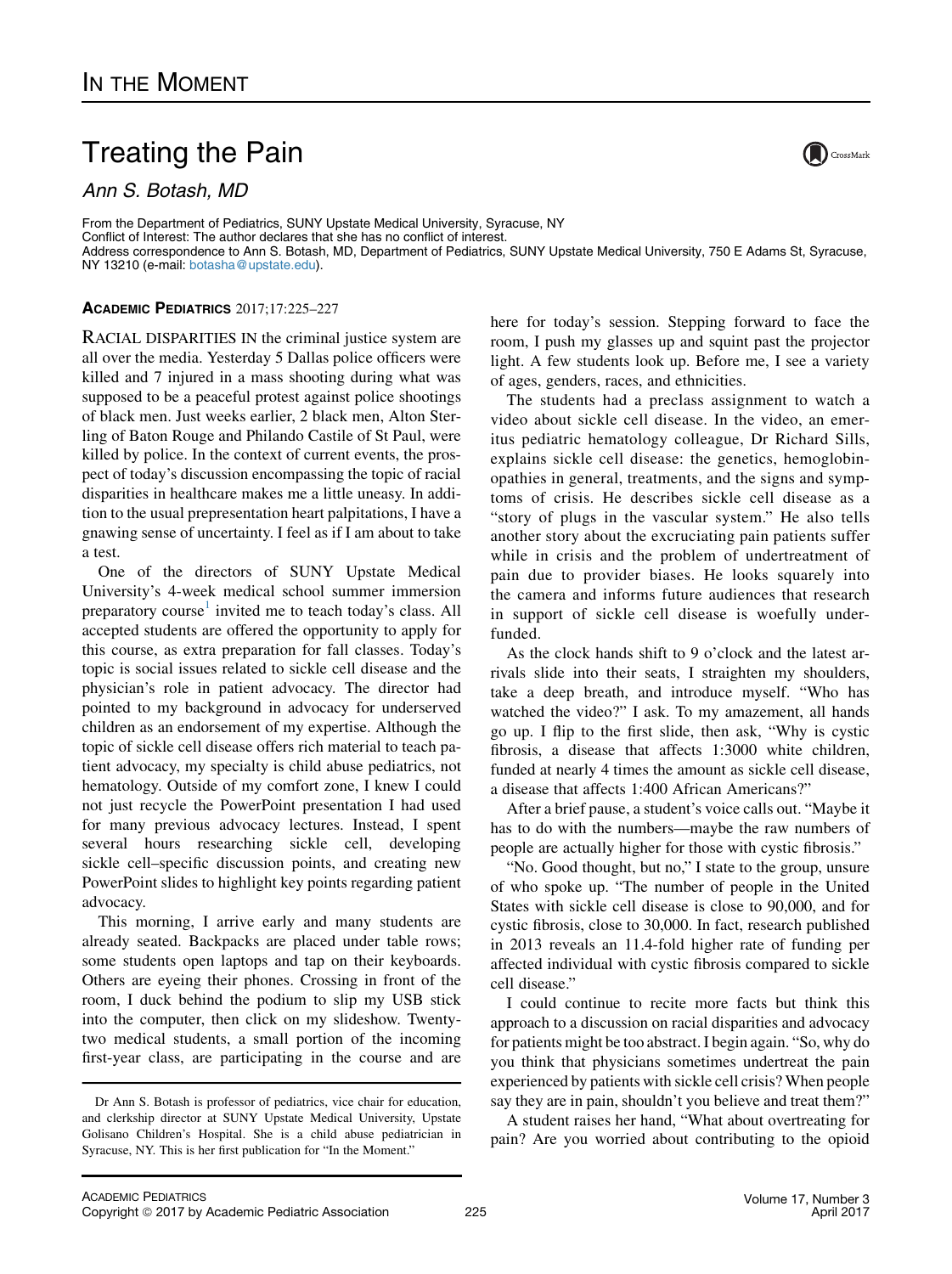epidemic?" I am distracted by my need to respond. I know I have no slides about opioids.

"Ah, yes, 4 in 5 new heroin users started out misusing prescription pain relievers," I answer with a memorized factoid. I pause. Opioid overuse was not the topic for this discussion, and I do not want us to get off track. I want the students to focus on why pain is undertreated, not overtreated. The words of a physician whom I had shadowed as a student come to mind. Pain is subjective, and it is our responsibility to treat the pain.

"Do you think providers are thinking about opioid overuse when they undertreat pain from sickle cell crisis?" I ask.

A student in the back raises her hand, holding a purple pen like a pointer. I strain to see her face behind the other students. I see just a young, brown hand and a pen.

"It seems providers might have a bias and think a black person is drug seeking, or does not feel pain in the same way, even if the person is in pain from sickle cell crisis," she offers.

"Do we treat patients with backgrounds similar to ourselves in the same way as patients with dissimilar backgrounds?" I take a deep breath and hold it.

I lift my right arm, gripping the projector remote tightly against my palm. I tap my thumb to scroll the slides, trying to find one that might assist in this part of the discussion. Out of the corner of my eye, I see my own hand—my white, wrinkled hand. In an instant, I realize I am plainly different from most of my students in terms of age, view of the world, experiences, and, for many, race. I wonder about my own words, "backgrounds similar to ourselves" words that suggest the students and I share similar backgrounds.

Panicked thoughts rush through my mind. What do I really know about advocacy in the context of racial disparities in health care? What if a hidden bias, unbeknownst to myself, manifests, right here? What if I inadvertently use a trigger or push-button word? Everyone has biases; I too must have some. Although hematology is not my area of expertise, I long to stand safely behind the podium and to confine my remarks to a lecture about the science of sickle cell disease.

My hand is still suspended in the air and the students are watching. They are pin-drop quiet. My question, intended as a way to direct the students to a discussion about using empathy to support advocacy for patients, was also dangling in the moment. Without personal experiences related to a disease or pain, doctors might not truly empathize with someone else's pain. A doctor whose background differs from a patient might have to work harder to bridge the distance and partner with a patient. This is the conversation I anticipated. In the stillness, I wonder if I had instead touched a nerve.

One young man, wearing a faded gray T-shirt and sitting in the front row, breaks the silence. He introduces himself as Jeremy and asks if he can speak freely.

"Of course," I say, hoping that I do not sound too obviously relieved to be handing over being the center of attention.

"If I say anything to offend anyone," he begins, "I just want to say right now that I am sorry and to please come talk to me afterward." The students lean toward him and I wish, at that moment, that I had thought to use such a disclaimer. Later, I would realize that Jeremy, with these words, had changed the conversation in a way that would create a safe space for discussion.

"I am an African American and have been studying and reading about health care disparities for a long time." Jeremy turns and faces his classmates. "It would help if more people of color were in positions where we could advocate for the needs of black patients and for the needed research for diseases that might be more common in African Americans—diseases like sickle cell disease. Why aren't there more black doctors, particularly black male doctors?"

Many students nod their heads in silent agreement, realizing before I do that this was a rhetorical question. Another young man, white with reddish hair and a short beard, pulls out his phone and searches Google. He references a recent report by the American Association of Medical Colleges and the disappointing numbers showing stagnation and a reduction in the numbers over the past 35 years in black male applicants and matriculants to med-ical schools.<sup>[2](#page-2-0)</sup>

Looking around the room and noticing a number of black men, I inadvertently interrupt the student. "I thought that the numbers of black male medical students were on the rise," I blurt out. My face flushes. It feels as if the students are all staring at me in disbelief—staring at the white woman pediatrician who is supposed to be teaching them. Then I see small smiles on the faces of the students in the front row. They watch me and wait, just as a gentle teacher might do, as I slowly recover from my confusion. I know I am wrong. At least half of the students in the room appear to be of color. I made an assumption based on the presence of the black men in this classroom, clearly not representative of medical school classrooms everywhere.

Like patients with sickle cell disease, there are students, of all races, ethnicities, and genders, who face biases on a regular basis. My thoughts circle back to yesterday's mass shooting and the prejudice against black men in the criminal justice system. I do not want to believe that we, as health professionals and educators, treat people differently. But the facts of the story of sickle cell disease and of the shootings of black men say otherwise. My assumption about the student numbers reveals my own bias—an inaccurate belief that we are making great headway on goals for inclusion and diversity among medical students.

My heart is pounding again, like it had been when I entered the room. If this were an actual test, I think I might be performing poorly.

"It's a pipeline problem," an older black student, quietly states, expressing the concept as if there were a glitch in the plumbing. The simplicity of the word belies the many complicated factors that create or block the route to the field of medicine. Introducing himself as Anton, he explains that he is a nontraditional student. That is, he